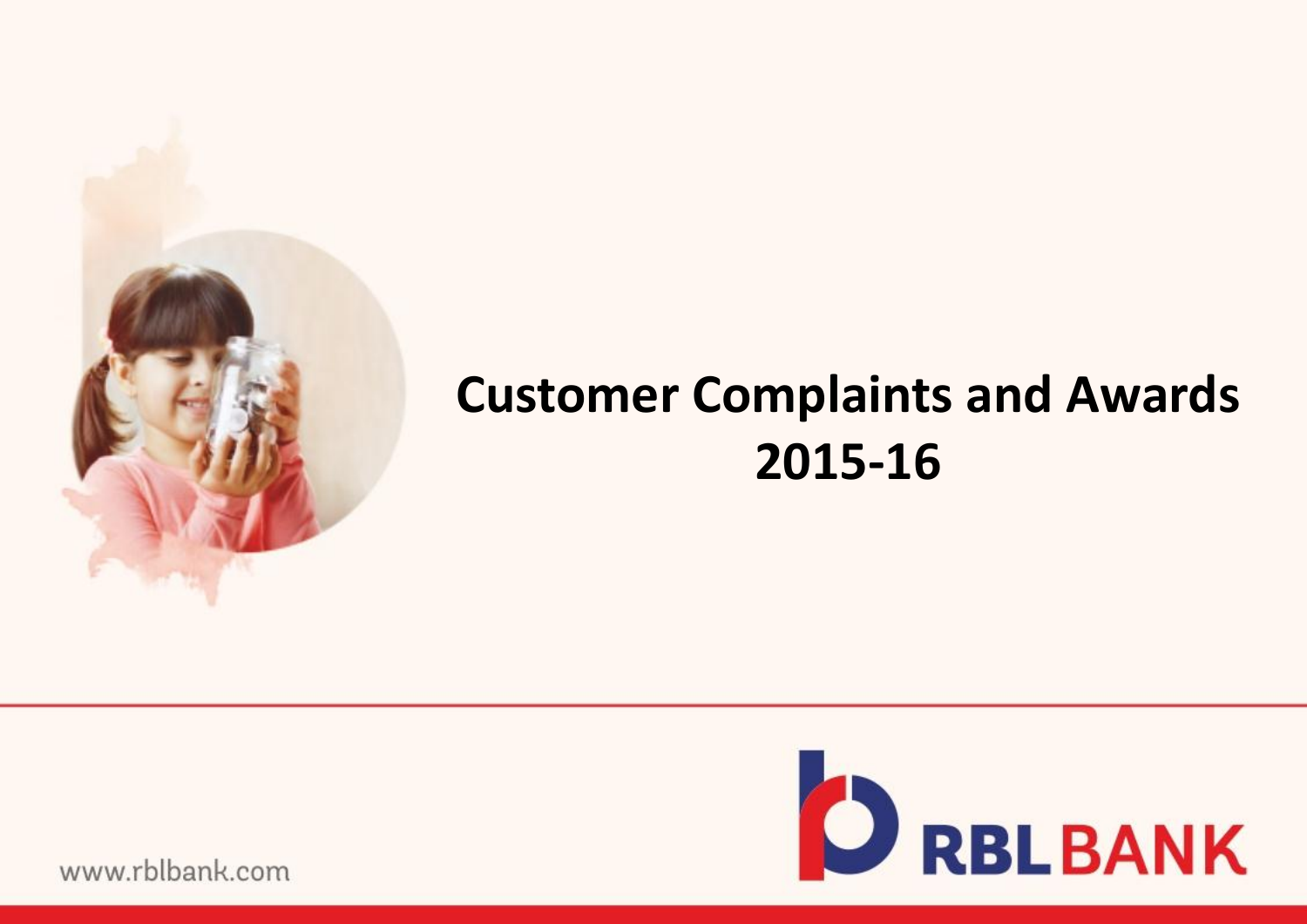# Customer Complaints and Awards

| <b>Customer Complaints in Financial Year 2015-16</b>             | <b>Numbers</b> |
|------------------------------------------------------------------|----------------|
| Number of complaints pending at the beginning of the year        | 86             |
| Number of complaints received during the year                    | 5358           |
| Number of complaints redressed during the year                   | 4991           |
| Number of complaints pending at the end of the year              | 453            |
|                                                                  |                |
| Awards passed by the Banking Ombudsman in Financial Year 2015-16 | <b>Numbers</b> |
| No. of unimplemented awards at the beginning of the year         | $\overline{0}$ |
| No. of awards passed by the Banking Ombudsman during the year    | $\overline{0}$ |
| No. of awards implemented during the year                        | $\overline{0}$ |
|                                                                  |                |



**1**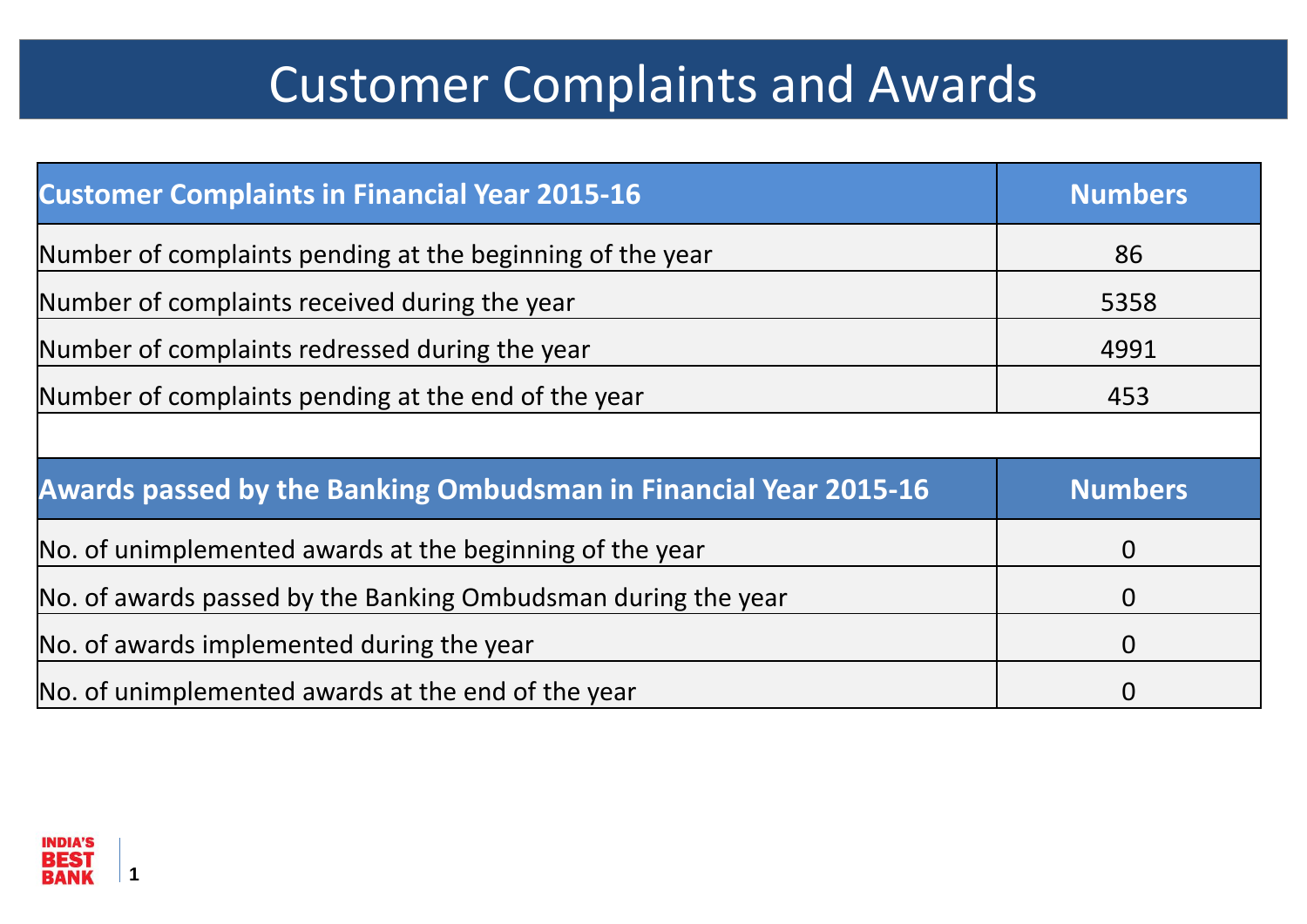### Complaints Received For Banking F.Y. 2015 - 16

#### **Top Complaint Types**



#### **Complaints Trend FY - 2015-16**